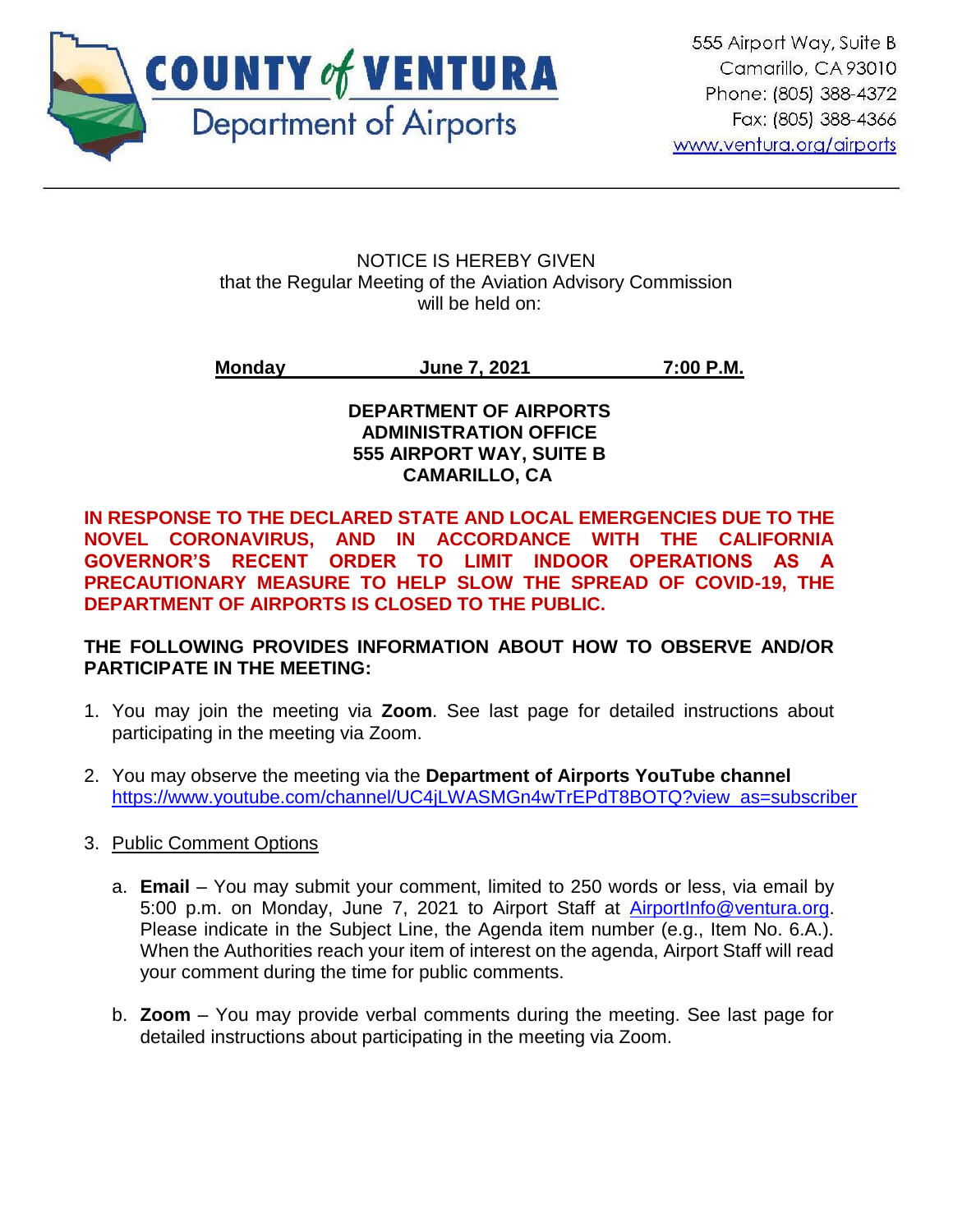#### **AGENDA**

- **1. CALL to ORDER and PLEDGE of ALLEGIANCE**
- **2. ROLL CALL**
- **3. APPROVAL of MINUTES – April 5, 2021**
- **4. PUBLIC COMMENT PERIOD**
- **5. NEW BUSINESS**
- **A. Subject: Approval of, and Authorization for the Director of Airports or Designee to Sign, the Commercial Account Right of Entry Agreement with Charter Communications Operating, LLC for Service at 295 Willis Ave., Camarillo, California**

#### **Recommendation:**

Staff requests that your Commission/Authority recommend that the Board of Supervisors (Board):

Approve, and authorize the Director of Airports or his designee to sign, the attached Commercial Account Right of Entry Agreement with Charter Communications Operating, LLC.

#### **B. Subject: Authorization for the Director of Airports or Designee to Award Annual Consulting-Services Contracts for FY 2021-2022 and to Issue Work Orders Against These Contracts**

#### **Recommendations:**

Staff requests that your Commission/Authorities recommend that the Board of Supervisors (Board):

- 1. Authorize the Director of Airports, or his designee, to award annual consulting-services contracts for fiscal year 2021-2022 to the consultants listed in the Annual Consultant Services Contracts Summary (Exhibit 1) using a contract form negotiated in compliance with the County of Ventura Public Works Agency Project Processing Procedures Manual (an exemplar contract form is attached as Exhibit 2); and
- *2.* Authorize the Director of Airports, or his designee, to issue work orders against such contracts for up to \$35,000 each project for planning of construction projects not yet approved by the Board, and for up to \$200,000 each work order for other services.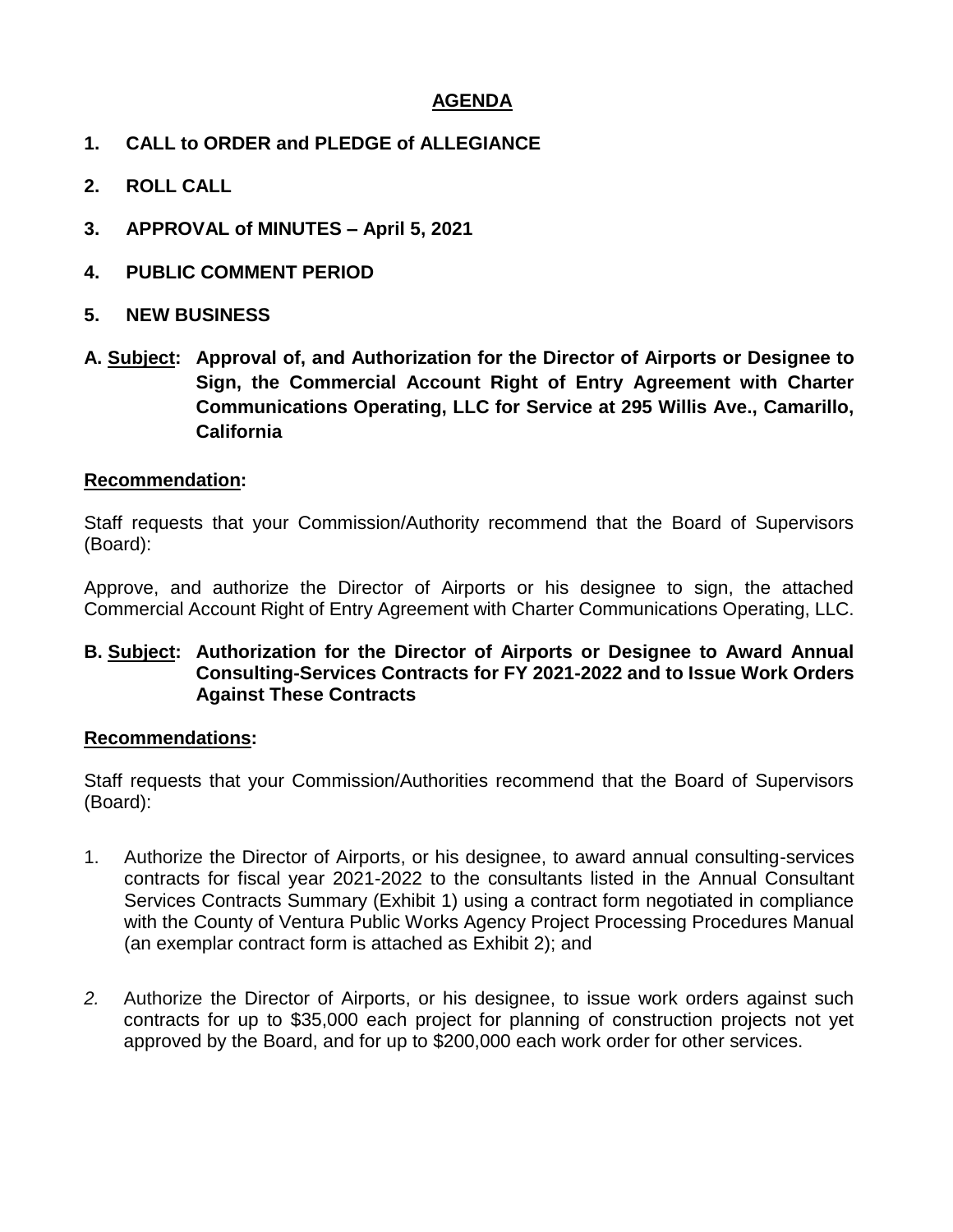## **C. Subject: Receive and File a Presentation from the Channel Islands Neighborhood Council Regarding Noise Concerns Surrounding Oxnard Airport**

#### **Recommendation:**

Staff requests that your Commission/Authority receive and file a presentation from the Channel Islands Neighborhood Council regarding noise concerns surrounding Oxnard Airport.

**D. Subject: Approval of the Department of Airports' Fiscal Year 2021-22 Rent and Fee Schedule, Effective July 1, 2021; Adoption of a Resolution Establishing Rents, Fees, and Insurance Requirements for the Department of Airports; Delegation of Authority to the County Executive Officer and the Director of Airports to Execute Leases, Subleases, Licenses, Permits, Special Use/Activity Permits, Operation Agreements, Extensions, Amendments, Consents, Termination Notices, and Unlawful Detainer Complaints in Accordance with the Provisions of the Schedule**

#### **Recommendations:**

Staff requests that your Commission/Authorities recommend that the Board of Supervisors (Board):

- 1. Approve the Department of Airports' ("Department") FY 2021-22 Rent and Fee Schedule (Exhibit 1 is a clean version and Exhibit 2 is a legislative version with track changes), with an effective date of July 1, 2021; and
- 2. Authorize the County Executive Officer and the Director of Airports to execute certain leases, subleases, licenses, permits, special use/activity permits, operation agreements, extensions, amendments, consents, termination notices, and unlawful detainer complaints as described in section III of the attached resolution (pages 30-37 of Exhibit 1); and
- 3. Approve, adopt, and execute the resolution (pages 30-37 of Exhibit 1) establishing rents, fees, and insurance requirements for the Department.

#### **6. DIRECTOR'S REPORT**

#### **7. REPORTS**

Monthly Activity Report – March, April 2021 Monthly Noise Complaints – March, April 2021 Consultant Reports – March, April 2021 Airport Tenant Project Status – May 2021 Project Status – May 2021 Meeting Calendar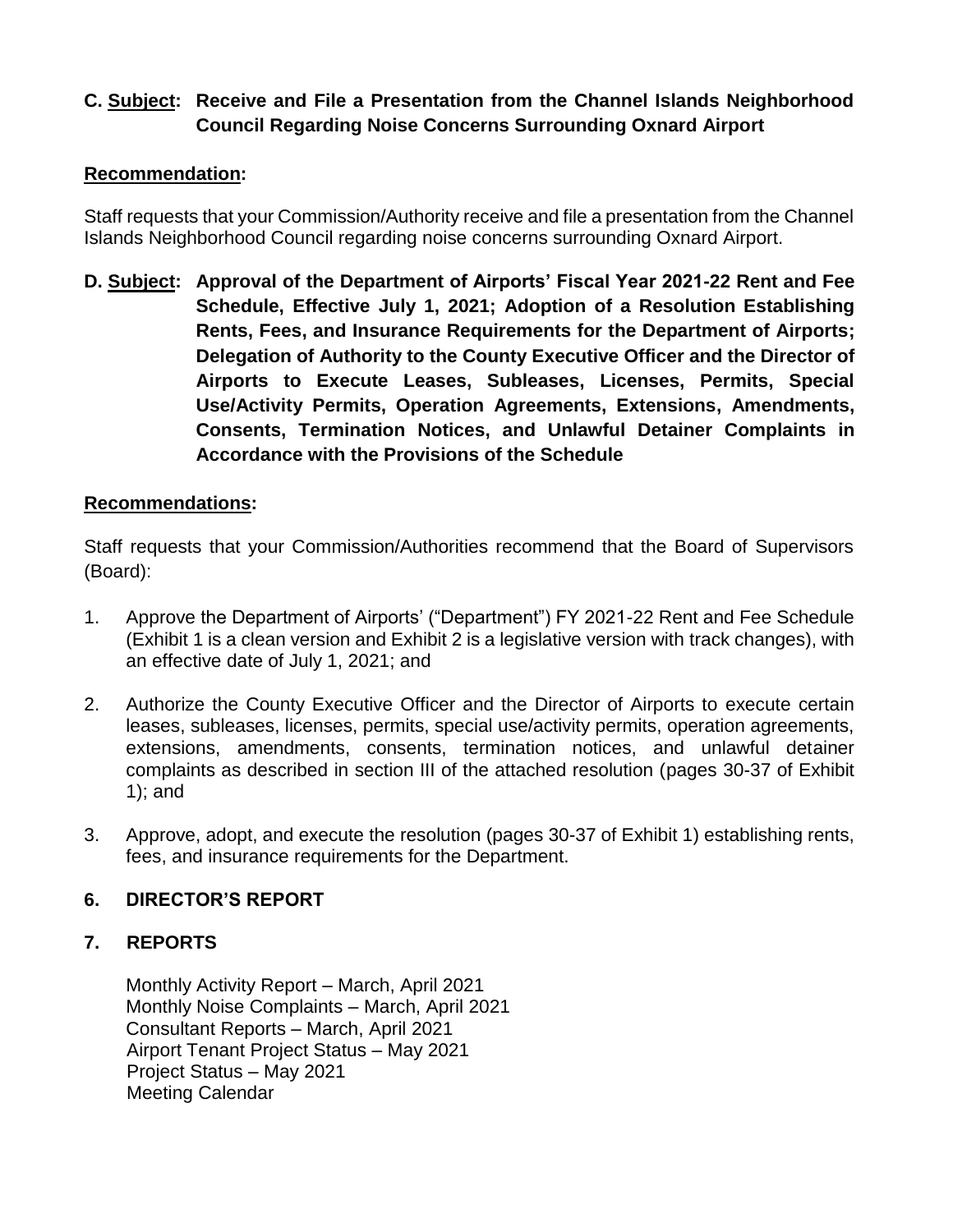## **8. CORRESPONDENCE**

Letter dated April 7, 2021 from Madeline Herrle to Justin Guan, Federal Aviation Administration re: Application for Conveyance of Surplus Property; Camarillo Airport – 275 Skyway Drive, Camarillo, CA; GSA Control No 9-X-CA-0410 AO; DHS Ice Building

Letter dated April 13, 2021 from Kip Turner to Greg Ramirez, City of Camarillo re: Agreement Between County of Ventura and City of Camarillo Pertaining to Camarillo Airport Development and Surrounding Land Use

Notice re: Oxnard Airport Runway 7-25, Taxiway Connectors, and Parallel Taxiway Pavement Reconstruction Project Tenant Workshop #3 on May 25, 2021

A Message from the Director of Airports dated May 26, 2021 from Kip Turner re: Camarillo and Oxnard Airport Master Plan Update

Notice re: Oxnard Airport Runway 7-25, Taxiway Connectors, and Parallel Taxiway Pavement Reconstruction Project Tenant Workshop #3 Rescheduled on June 15, 2021

**9. COMMISSION COMMENTS –** Comments by Commission members on matters deemed appropriate.

#### **10. ADJOURNMENT**

The next regular Commission meeting will be on Thursday, July 8, 2021 at 5:00 p.m. Location to be determined.

IN COMPLIANCE WITH THE AMERICANS WITH DISABILITIES ACT, IF YOU NEED SPECIAL ASSISTANCE TO PARTICIPATE IN THIS MEETING, PLEASE CONTACT ANA CASTRO AT (805) 388-4211. NOTIFICATION 48 HOURS PRIOR TO THE MEETING WILL ENABLE THE DEPARTMENT OF AIRPORTS TO MAKE REASONABLE ARRANGEMENTS TO ENSURE ACCESSIBILITY TO THIS MEETING.